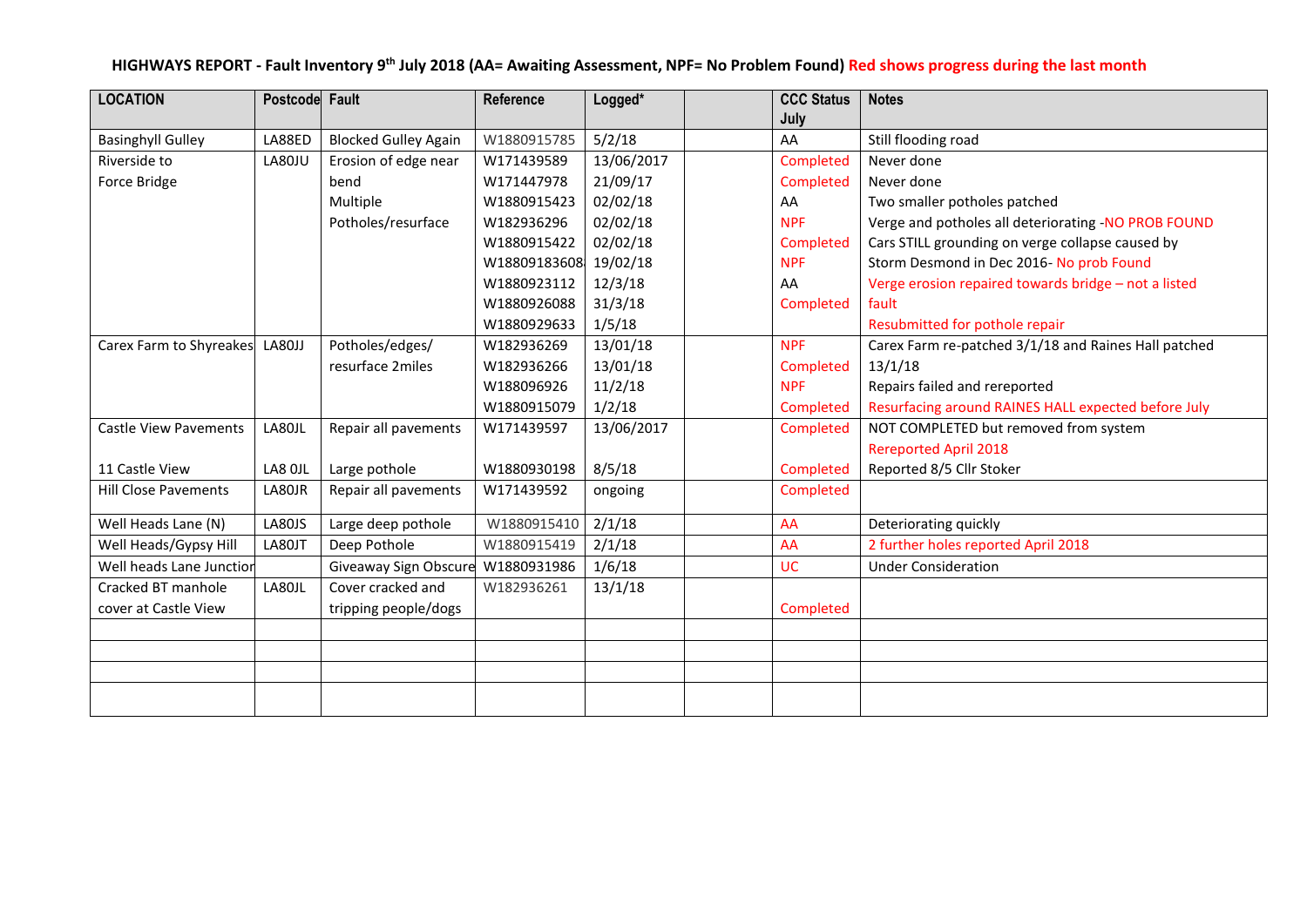#### **Website Report**

The website has been updated with May's meetings draft minutes and April meeting papers have been archived. The end of year accounts and accompanying transparency information has been uploaded with only the certificate to be added following the July meeting. I continue to share Cumbria Community alerts onto our facebook page so they automatically feed onto the homepage.

Weebly, the website platform providers updated their cookie consent pop up in time for GDPR – it overrides our old one. We can elect to override it but at our own risk; proposal to remain with recommended Weebly Cookie Consent Pop up.

Website usage has peaked at 75 twice in June – possibly as the tourism season peaks but the underlying trend is still up.



#### **GDPR Report**

The GDPR Implementation Plan has been updated to reflect the policies passed in May. The policies planned for July have all been drafted and are ready for approval. The Overall Data Protection Policy and a Privacy Policy for Councillors, Staff and Role Holders are included. Our training for July will include all councillors being briefed on them and how to respond to Subject Access Requests and Breaches. The GDPR policies and papers are so numerous and complex, I have prepared a simple A4 document to focus on the most important expectations of councillor to hopefully make everything more manageable; it will be kept as an aide memoir available at each meeting.

The Data Register will be completed as soon as the archives have been re-organised and then the CALC audit can be reviewed again in September.

Please refer to draft policies revised implementation plan/draft policies; DPP/SAR/Breach/Privacy Notice(Councillors)/Grants DPIA Policy and Councillor expectations document.

#### Boyan Holmes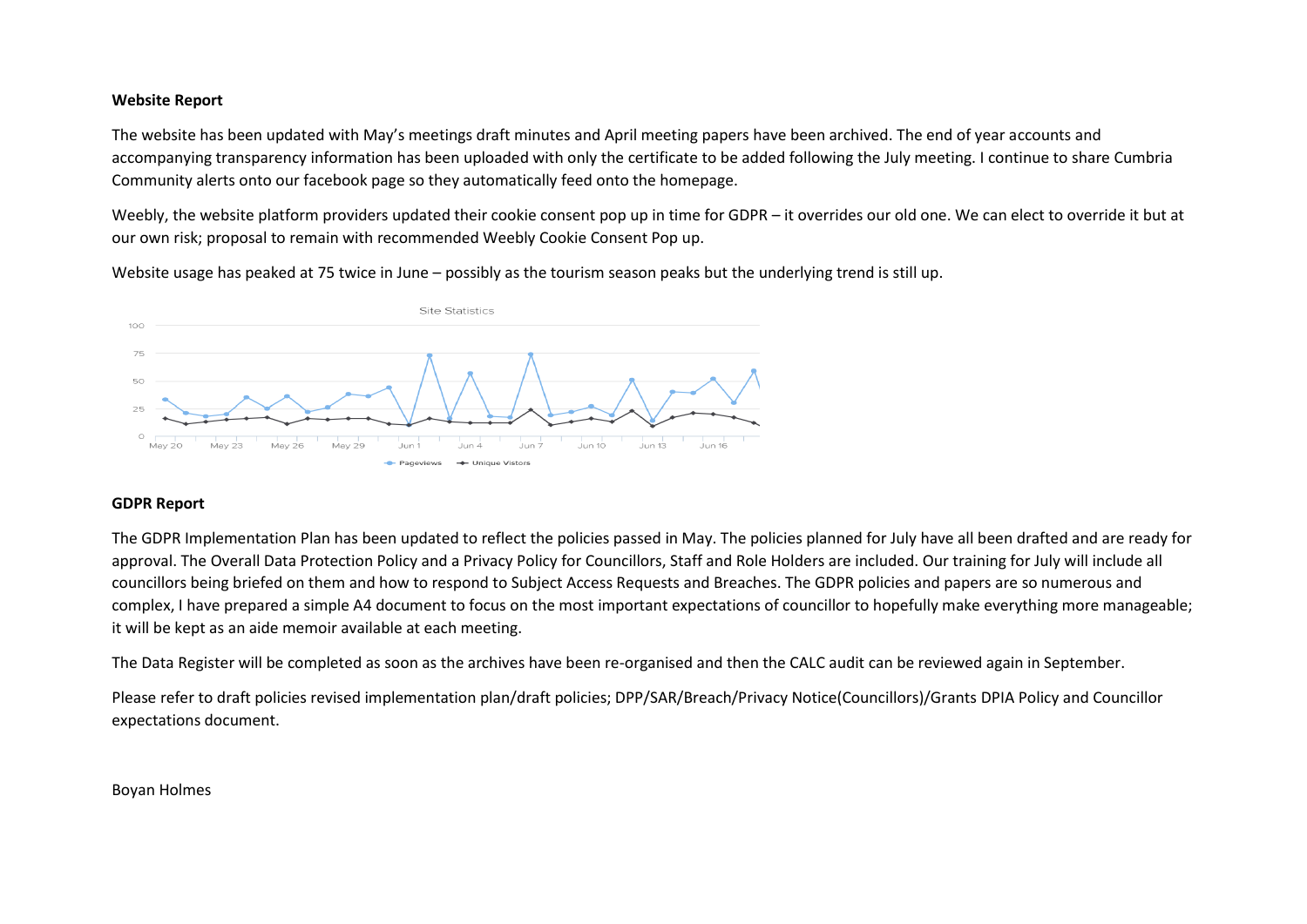

## **Sedgwick Parish Council update July 2018**

# **INCIDENTS OF NOTE**

Within the area that your Parish falls, during the last month there have been 66 incidents reported, resulting in 9 crimes being submitted.

Incidents with community impact or of interest locally were:

The only crime relating to the Parish was a burglary reported 21<sup>st</sup> June from a cottage dwelling where a quantity of silverware was stolen.

The only other incident relating to the village was a concern for welfare of an elderly lady who was convinced someone had entered her house and moved things around, no offences identified and nothing missing.

# **CRIME FIGURES**

Crime figures can be obtained via the Cumbria Police Website:

<https://www.cumbria.police.uk/Your-Area/Your-area.aspx>

Alternatively use the following link:

<https://www.police.uk/>

# **CRIME PREVENTION**

Any suspicious activity/vehicles please contact 101